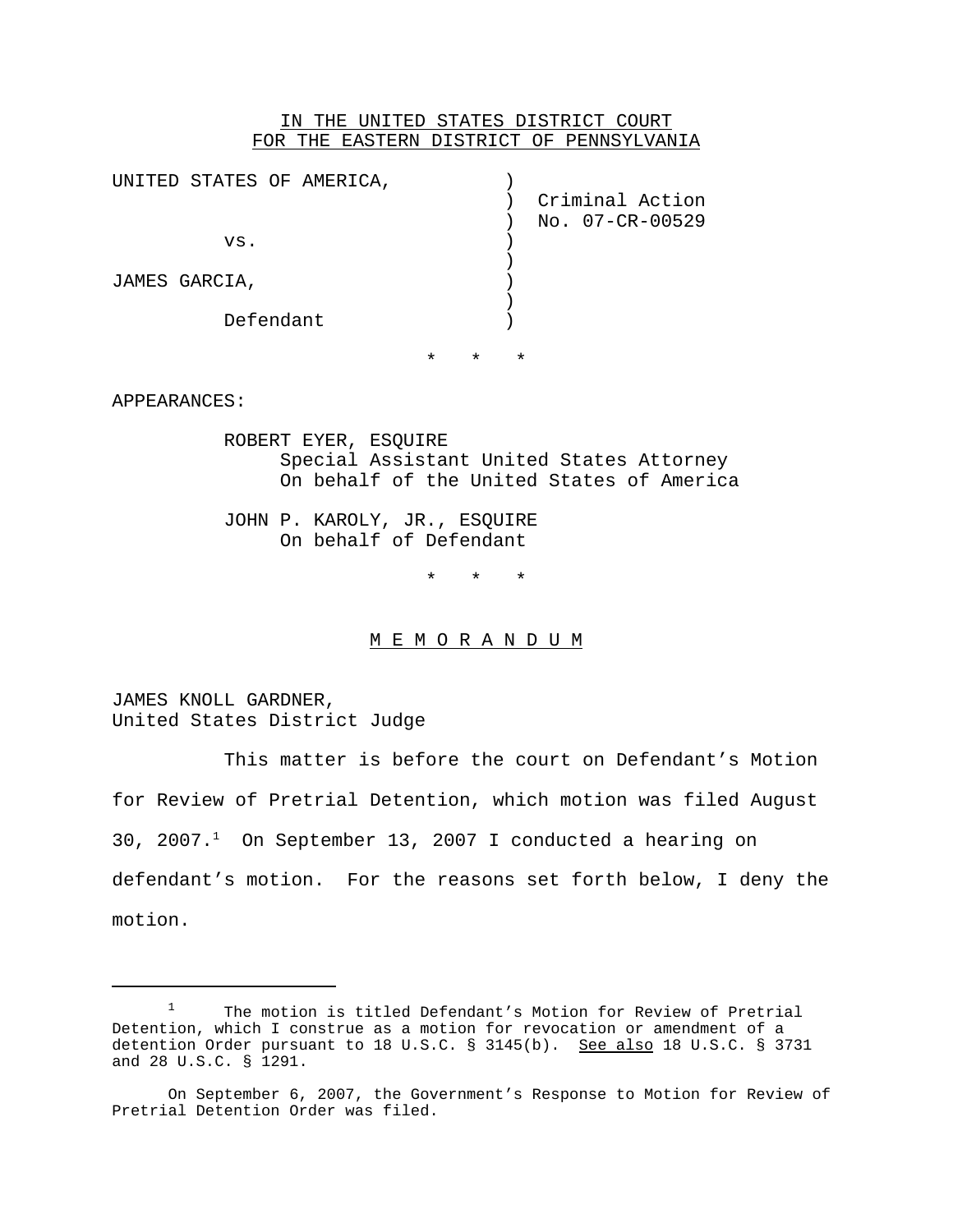#### Facts

Based on the evidence proffered<sup>2</sup> by the parties at the hearing conducted before me on September 13, 2007, I find the pertinent facts to be as follows.

On September 5, 2007, a federal grand jury charged defendant James Garcia in a one-count Indictment. The Indictment charged possession with intent to distribute 500 grams or more of cocaine, in violation of 21 U.S.C.  $\S$  841(a)(1) and (b)(1)(B).

This charge stemmed from an apparent home invasion and double shooting on July 26, 2007, at defendant's residence at 1026 Wyandotte Street, Bethlehem, Pennsylvania, which is within this federal judicial district. During the incident, Daniel Rivera was shot and killed. $3$  Defendant sustained a gunshot wound and was taken to the hospital, where he was treated and released.

Upon search of the residence owned by defendant, Bethlehem Police Department officers and agents of the United

<sup>&</sup>lt;sup>2</sup> The Bail Reform Act of 1984 provides that at a bail hearing, defendant "shall be afforded an opportunity to testify, to present witnesses on his own behalf, to cross-examine witnesses who appear at the hearing, and to present information by proffer or otherwise." 18 U.S.C. § 3142(f) (emphasis added).

The parties did not call witnesses but, by agreement, both parties presented their cases at the hearing by proffer. Specifically, the parties summarized the proposed testimony of Task Force Officer Michael Mish and referred the court to the transcript of proceedings before Magistrate Judge Rapoport on August 20, 2007.

The record is unclear concerning the nature of the relationship between defendant and Daniel Rivera. The government proffer did not address it. Defense counsel in his proffer described Mr. Rivera as a "friend" of defendant. In Defendant's Memorandum in Support of Motion for Pre-Trial Release, defense counsel refers to "Danny Rivera" as defendant's "long-time friend". Defendant's Memorandum, page 5.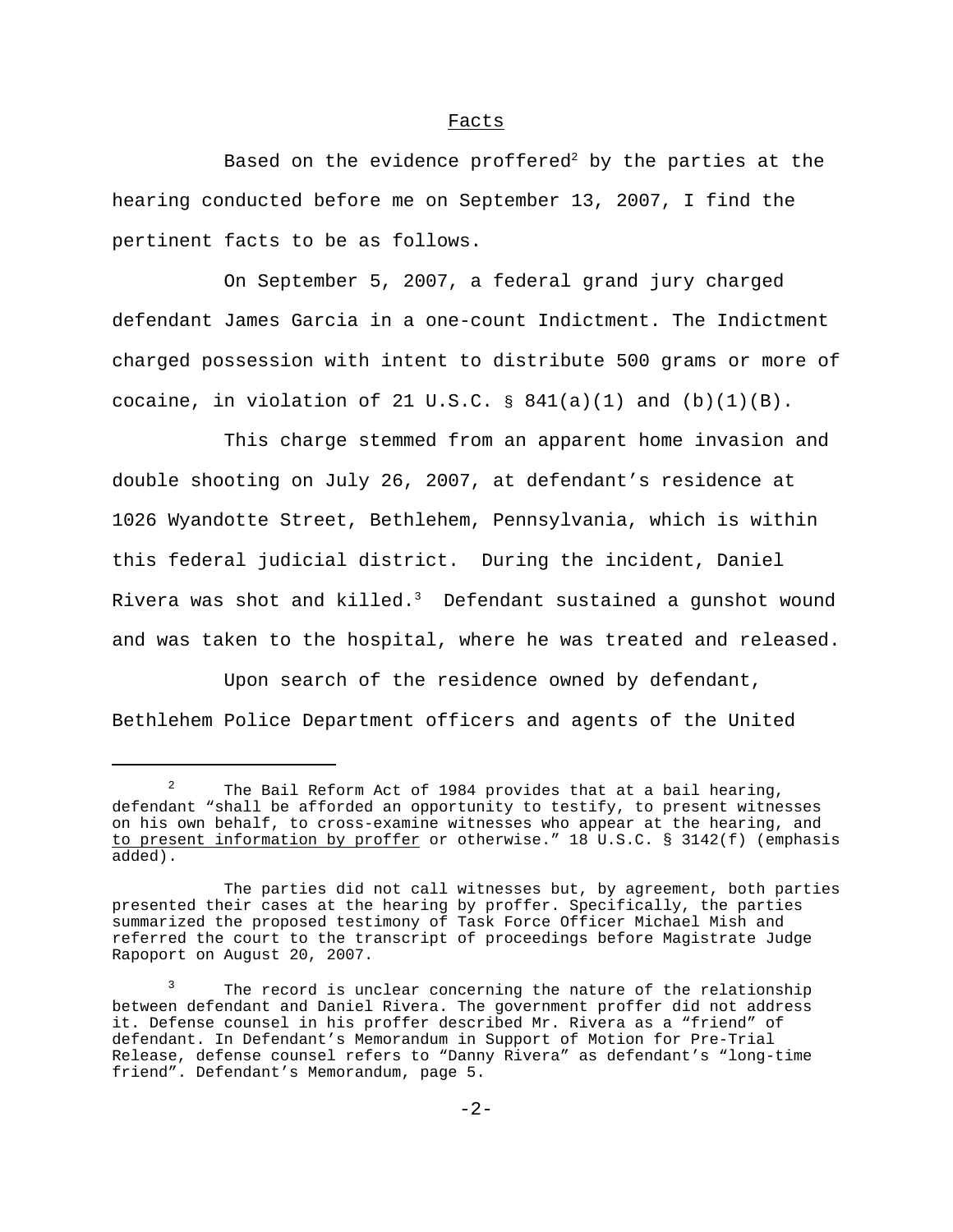States Drug Enforcement Administration ("DEA"), recovered a large clear plastic bag containing 722 grams of powder cocaine. The bag was located on a chair in defendant's office inside the home. This quantity of cocaine would sell for in excess of \$25,000 in retail street sales.

The Bethlehem Police and the DEA also recovered a safe in Mr. Garcia's home office. The safe contained \$140,000 in United States currency, consisting entirely of \$100.00 bills. An additional \$30,000 in \$100 bills was recovered, part of which was on a second-floor windowsill, and the remainder was on the ground outside the residence.

DEA agents also recovered two digital scales; documents bearing defendant's name, including tax records, income records and pay stubs reflecting a modest income; four boxes of .9 mm ammunition; an empty pistol holster; and a box of plastic sandwich bags, of the type used to package cocaine for distribution.

A state police records check disclosed that a Ruger .9 mm pistol is registered to defendant. The pistol was not found. Defendant was present inside his residence immediately before the home was secured and searched by the police.

On August 15, 2007, defendant was arrested on a criminal Complaint. In the 20-day period between the search and

-3-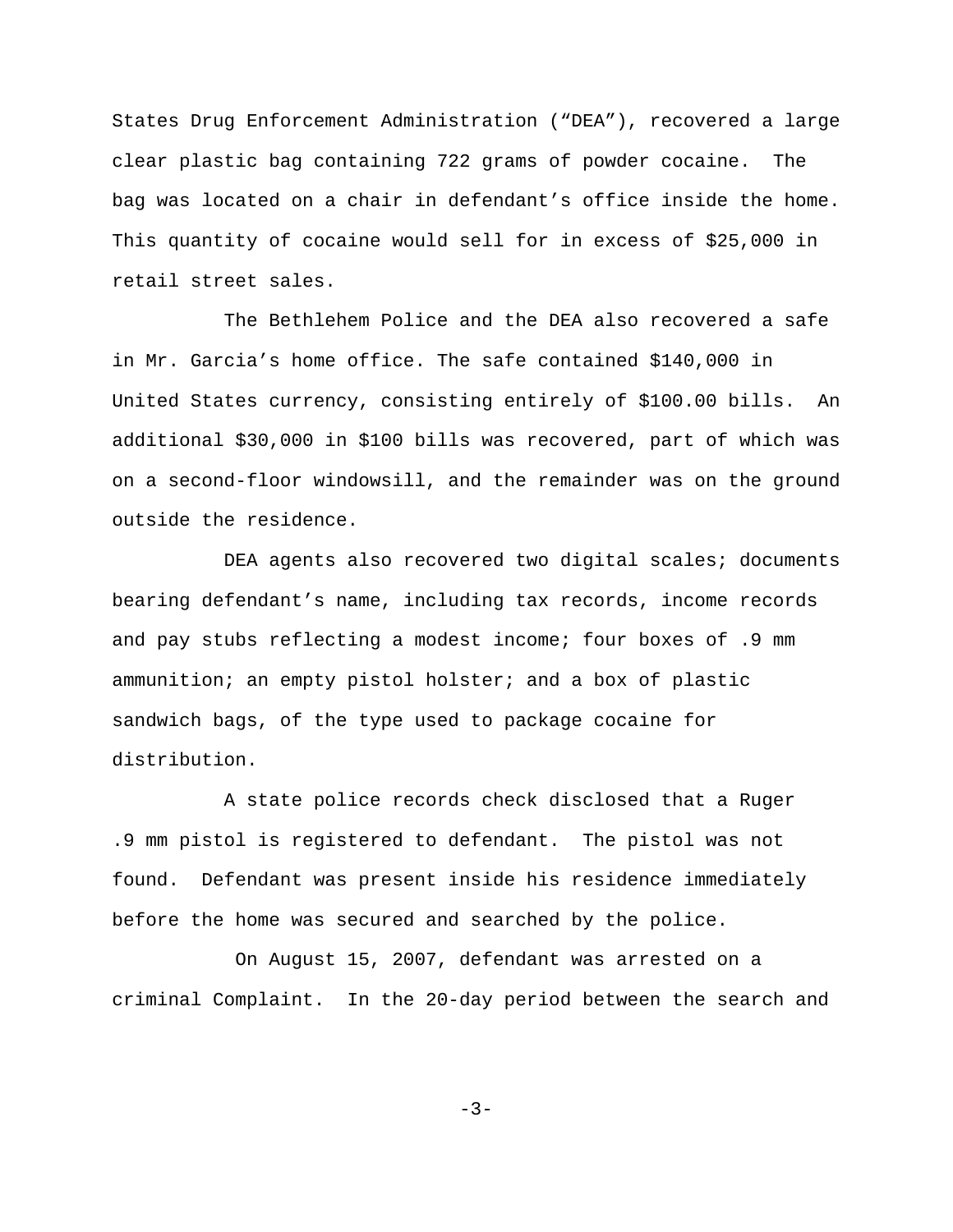arrest, defendant canceled plans for a trip to Las Vegas and remained in the area.

Defendant is a lifelong resident of the Bethlehem, Pennsylvania area and a graduate of Freedom High School in Bethlehem. He owns a construction business, and has no criminal record. His two children, aged 11 and 15, attend local schools. Shortly after the July 26, 2007 incident, defendant placed his Bethlehem home on the market for sale.

On August 20, 2007, a pretrial detention hearing was conducted before United States Magistrate Judge Arnold C. Rapoport. After the hearing, Magistrate Judge Rapoport issued an Order concluding that defendant failed to rebut the presumption, based on the charges in the Complaint, that he was both a danger to the community and a risk of flight. See 18 U.S.C. § 3142(e).

Furthermore, Judge Rapoport found by a preponderance of the evidence that no condition or combination of conditions would reasonably assure the appearance of defendant. In addition, Judge Rapoport found by clear and convincing evidence that no condition or combination of conditions would reasonably assure the safety of other persons and of the community. Thus, Judge Rapoport ordered that defendant be detained without bail prior to trial pursuant to 18 U.S.C. § 3142(e).

 $-4-$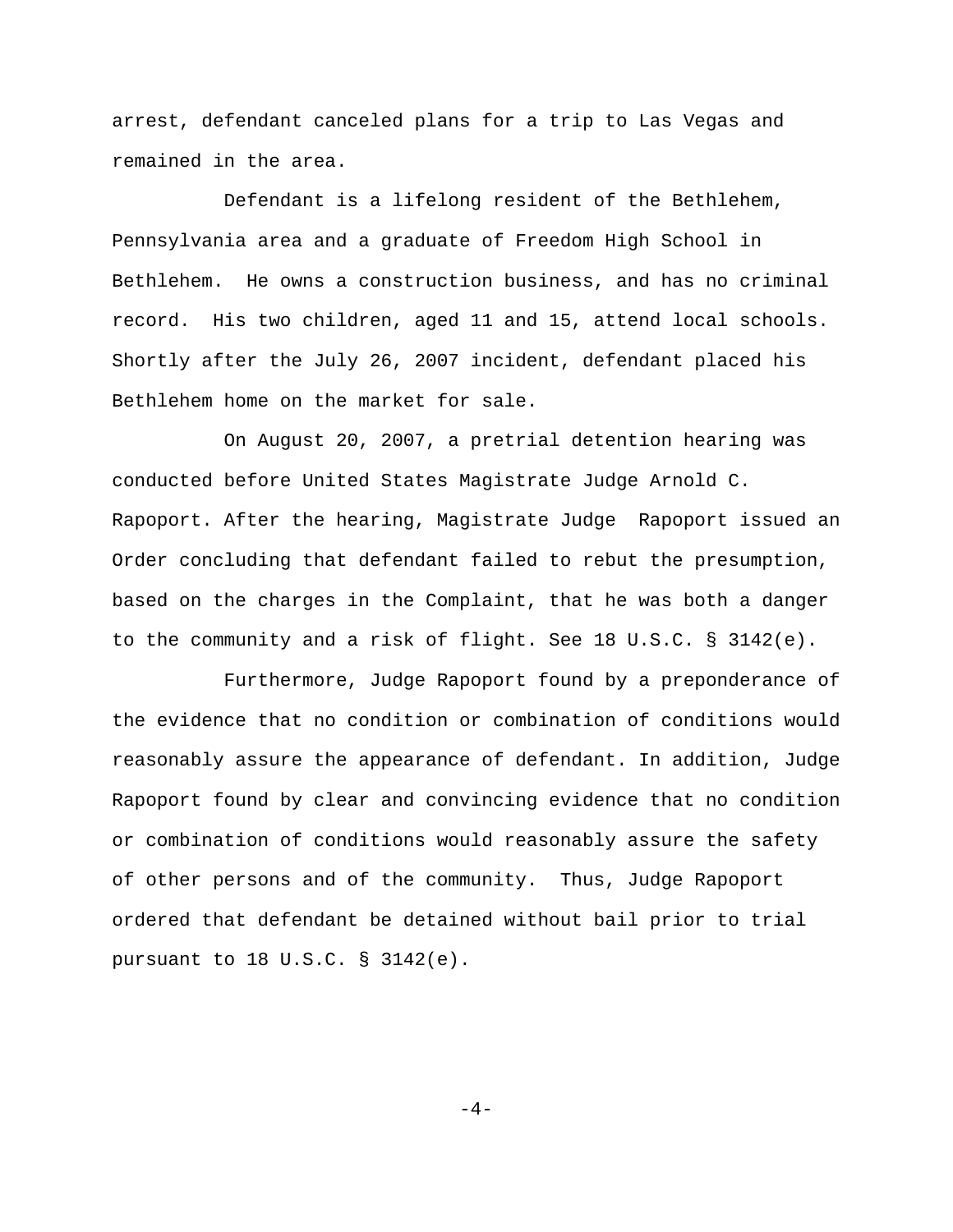# Discussion

My review of a Magistrate Judge's pretrial detention determination is de novo. United States v. Delker, 757 F.2d 1390, 1395 (3d Cir. 1985).

The issue of pretrial detention is governed by the Bail Reform Act, 18 U.S.C. § 3142. The Act provides, in part:

If, after a hearing pursuant to the provisions of subsection (f) of this section, the judicial officer finds that no condition or combination of conditions will reasonably assure the appearance of the person as required and the safety of any other person and the community, such judicial officer shall order the detention of the person before trial.

18 U.S.C. § 3142(e).

Where there is probable cause to believe that the person committed an offense for which a maximum term of imprisonment of ten years or more is prescribed in the Controlled Substances Act (21 U.S.C. §§ 801-971), there is a rebuttable presumption that no condition or combination of conditions will reasonably assure the safety of any other person and the community. 18 U.S.C.  $\S$  3142(e)(1) and  $(f)(1)(C)$ .

Here, there is probable cause to believe that defendant has violated provisions of the Controlled Substances Act, specifically 21 U.S.C. §  $841(a)(1)$  and  $(b)(1)(B)$ , by possessing with intent to distribute 500 grams or more of cocaine. This offense carries a maximum penalty of 40 years of imprisonment. Therefore, the rebuttable presumption arises, pursuant to

 $-5-$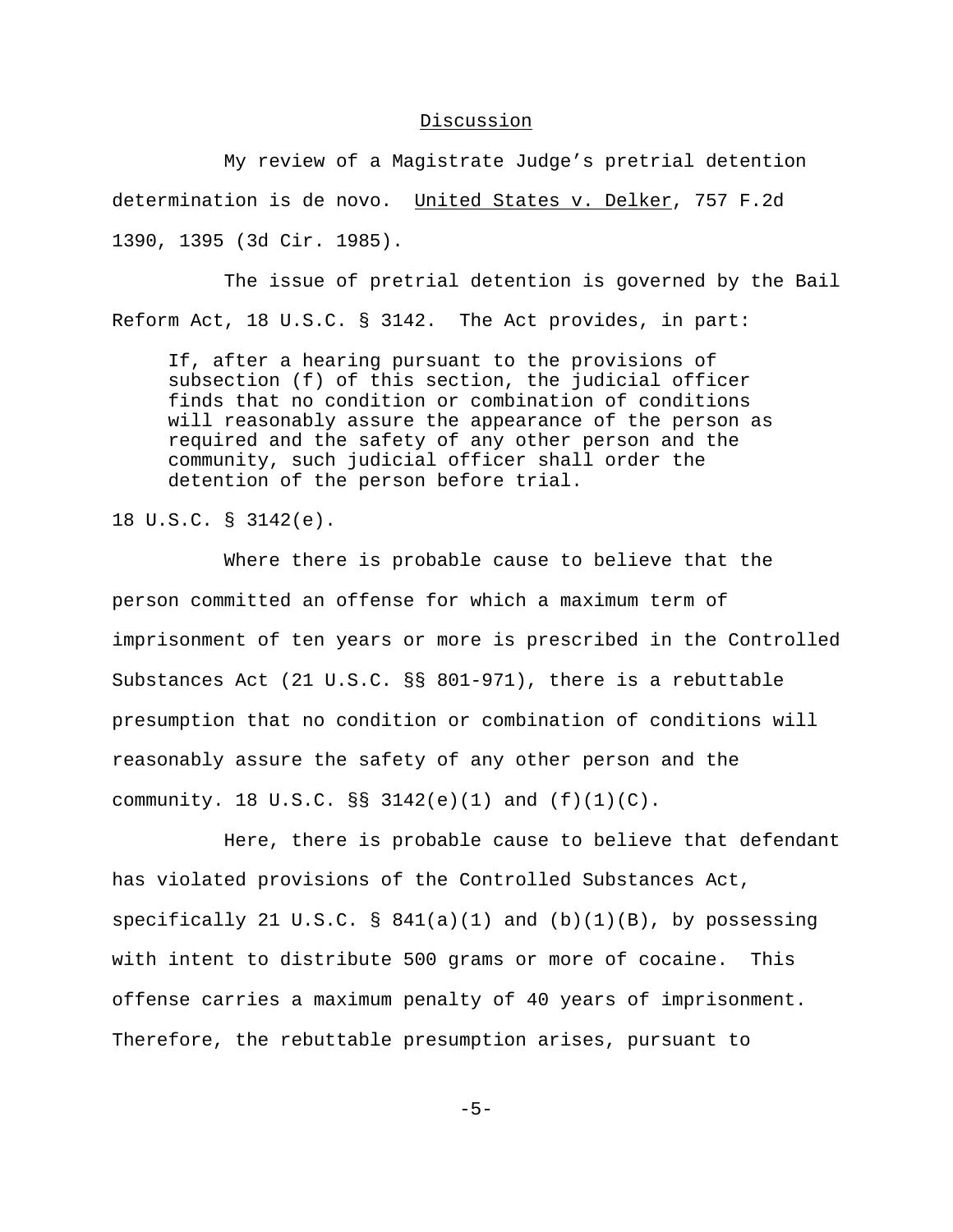18 U.S.C. § 3142(e)(1), that no condition or combination of conditions will reasonably assure the safety of any other person and the community.

Accordingly, I must review the factors enumerated in 18 U.S.C. § 3142(g) to determine whether defendant has rebutted the presumption. These factors include:

(1) the nature and circumstances of the offense charged, including whether the offense is a crime of violence, a Federal crime of terrorism, or involves a minor victim or a controlled substance, firearm, explosive, or destructive device;

(2) the weight of the evidence against the person;

(3) the history and characteristics of the person, including–-

(A) the person's character, physical and mental condition, family ties, employment, financial resources, length of residence in the community, community ties, past conduct, history relating to drug or alcohol abuse, criminal history, and record concerning appearance at court proceedings; and

(B) whether, at the time of the current offense or arrest, the person was on probation, on parole, or on other release pending trial, sentencing, appeal, or completion of sentence of an offense under Federal, State, or local law; and

(4) the nature and seriousness of the danger to any person in the community that would be posed by the person's release....

18 U.S.C. § 3142(g).

In applying the factors outlined above, as more fully discussed below, I find that the statutory factors weigh heavily in favor of detention, particularly the nature and circumstances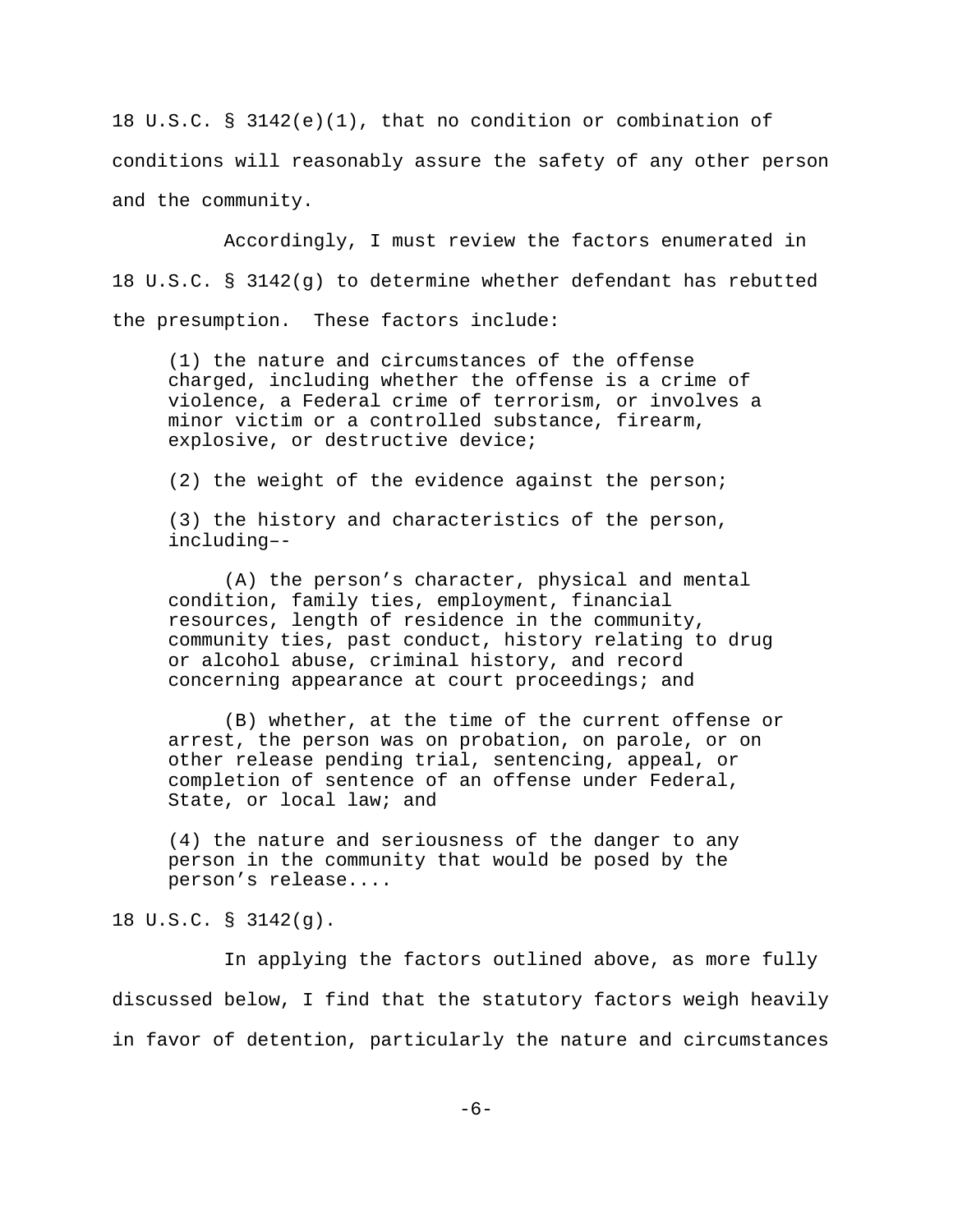of the offense charged, the weight of the evidence against defendant, and the nature and seriousness of the danger to any person or the community that would be posed by defendant's release.

Defendant's ties to the community appear to be strong, and defendant apparently does not have a criminal record. Those factors weigh in favor of pre-trial release. However, I conclude that those factors are insufficient to outweigh the other factors.

First, with regard to the nature and circumstances of the arrest charged, the fact that the offense involves a controlled substance weighs heavily in favor of detention. The government has charged defendant with the serious crime of possession with intent to distribute 500 grams or more of cocaine.

The large quantity of cocaine found in defendant's home, combined with the two digital scales, plastic sandwich bags, and large quantity of cash – \$170,000 in \$100 denominations - is indicative of intent to distribute the cocaine by sale. Moreover, the amount of cocaine seized would garner over \$25,000 if sold in street quantities.

The seriousness of this offense is further reflected in its maximum penalty of 40 years imprisonment and a \$2 million fine. The severity of the potential punishment presents defendant

-7-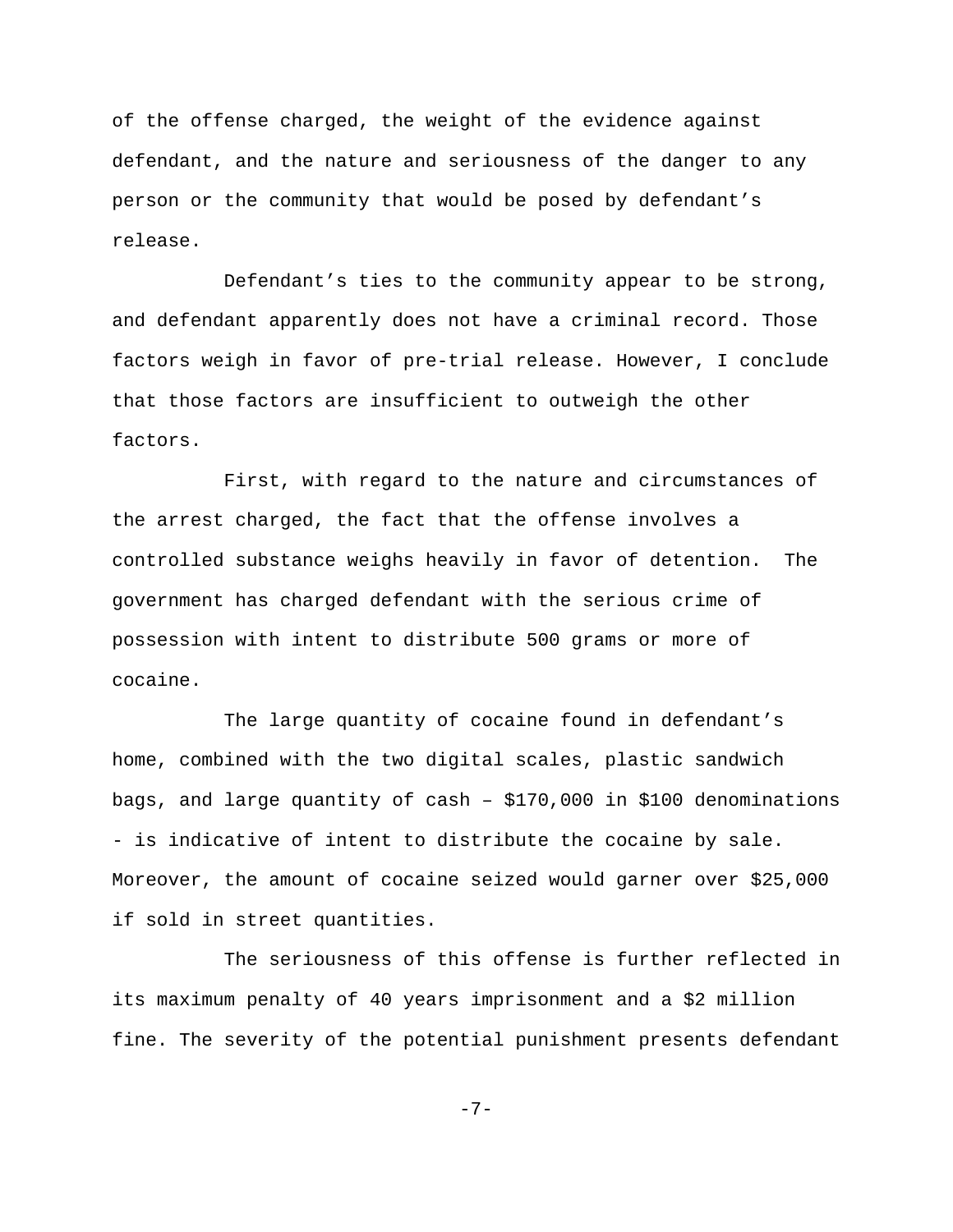with an incentive to flee. In addition, it is apparent that defendant has access to large quantities of cash.<sup>4</sup> Accordingly, I find that the nature and seriousness of the offense weigh in favor of detention.

Similarly, the weight of the evidence against defendant strongly favors detention. Defendant was at his residence immediately prior to the police search. The seizure of a large quantity of cocaine, combined with the scales, sandwich bags, and cash, establishes probable cause for the charge filed.

Moreover, police found a pistol holder and four boxes of .9 mm pistol ammunition consistent with the Ruger .9 mm pistol registered to defendant, which was not found in the house. Given that large-scale drug traffickers commonly possess and maintain firearms to defend their product and cash, the presence of ammunition and a missing firearm registered to defendant, all provide strong evidence against defendant, thereby weighing in favor of pre-trial detention.

That defendant has no criminal history, has strong ties to the community, and did not flee prior to his arrest are facts which weigh in his favor. He is a lifelong resident of Bethlehem and a graduate of Freedom High School, and his children attend

The fact that defendant remained in the area during the time between the July 26, 2007 incident and his arrest on August 15, 2007, despite his plans to go to Las Vegas, weighs in defendant's favor. Nevertheless, I conclude that this factor is outweighed by the seriousness of the offense, the potential punishment which defendant is facing, and the other factors weighing in favor of pre-trial detention.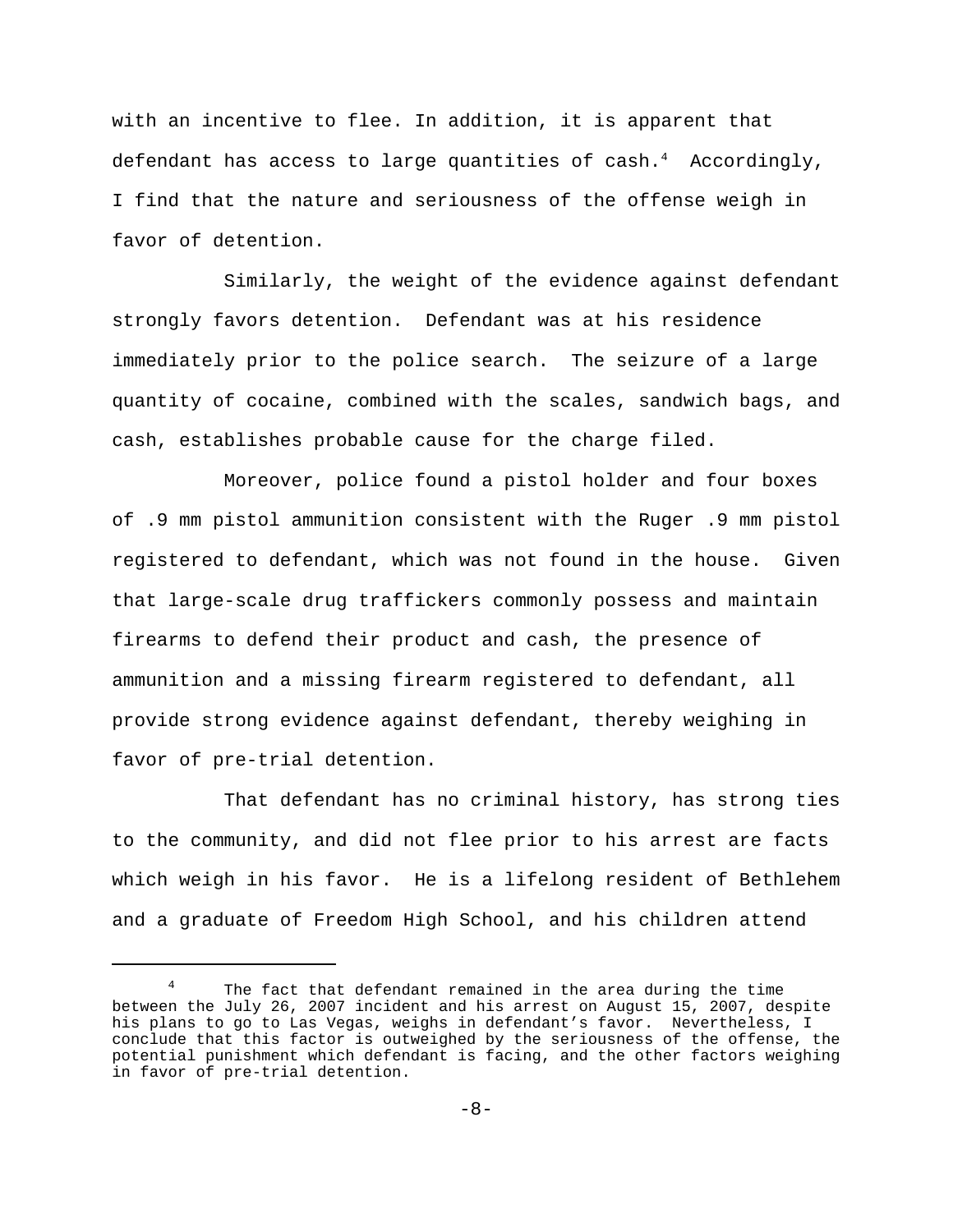local schools. He owns a construction business and the financial records found in his home reflect a modest income.

Although he owns his home at 1026 Wyandotte Street in Bethlehem, defendant placed that house up for sale shortly after the incident. While defendant proffered evidence that 200 members of his community had signed a petition in support of his release pending trial, suggesting that his ties to the community are strong, this does not outweigh the other factors in favor of pre-trial detention.

The United States Court of Appeals for the Third Circuit has found community ties to be "of limited weight" in the context of a case where other factors weigh heavily in favor of pretrial detention. Delker, 757 F.2d at 1396. Thus, although it appears that defendant has ties to the community, this factor does not outweigh the other factors in favor of pre-trial detention.

Finally, the strongest factor weighing in favor of pretrial detention is the danger to both defendant and the community if the defendant were to be released pending trial. A situation involving a large quantity of drugs is inherently dangerous, as evidenced by the apparent home invasion and double shooting which led to the search of defendant's home and his eventual arrest.

Defendant is charged with possession with the intent to distribute a large quantity of cocaine, which is an inherently

-9-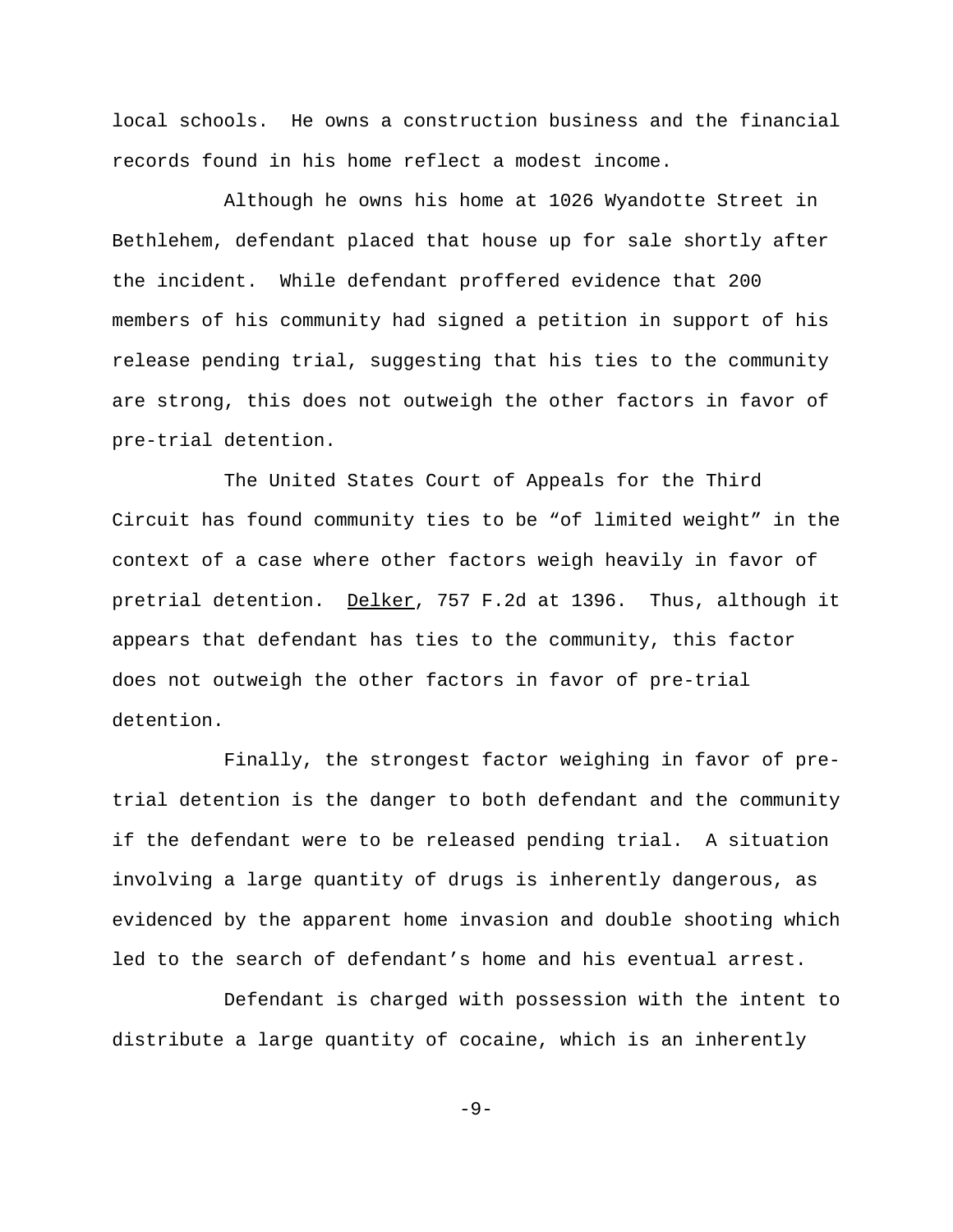dangerous activity. He has already been the victim of a violent home invasion resulting in the shooting death of one person and injury to defendant. Defendant's children, age 11 and 15, were home at the time of the shooting. The shooters have not been apprehended, giving rise to the risk that such an invasion could occur again, endangering both defendant and his family.

Moreover, there is a risk that defendant may himself seek retribution against the perpetrators. The fact that he owns a firearm<sup>5</sup> heightens the risk of a violent encounter.

Thus, given the inherent danger involved in drug distribution, the fact that defendant has already been the victim of a shooting in his home, and the fact that he may have access to a pistol registered to him, I find these factors to strongly weigh in favor of pre-trial detention.

### Conclusion

For all the forgoing reasons, I find that defendant's proffered evidence does not rebut the presumption against his release. Specifically, I conclude that defendant's community ties and lack of a criminal record do not outweigh the seriousness of the offense charged, the weight of the evidence against defendant, and the serious risk of danger to defendant, his family, and the community if he were to be released pending

<sup>5</sup> While the pistol itself may no longer be in defendant's home, it is not unlikely that it would be within his command and control should he be released, particularly in the absence of any evidence that he no longer owns the weapon.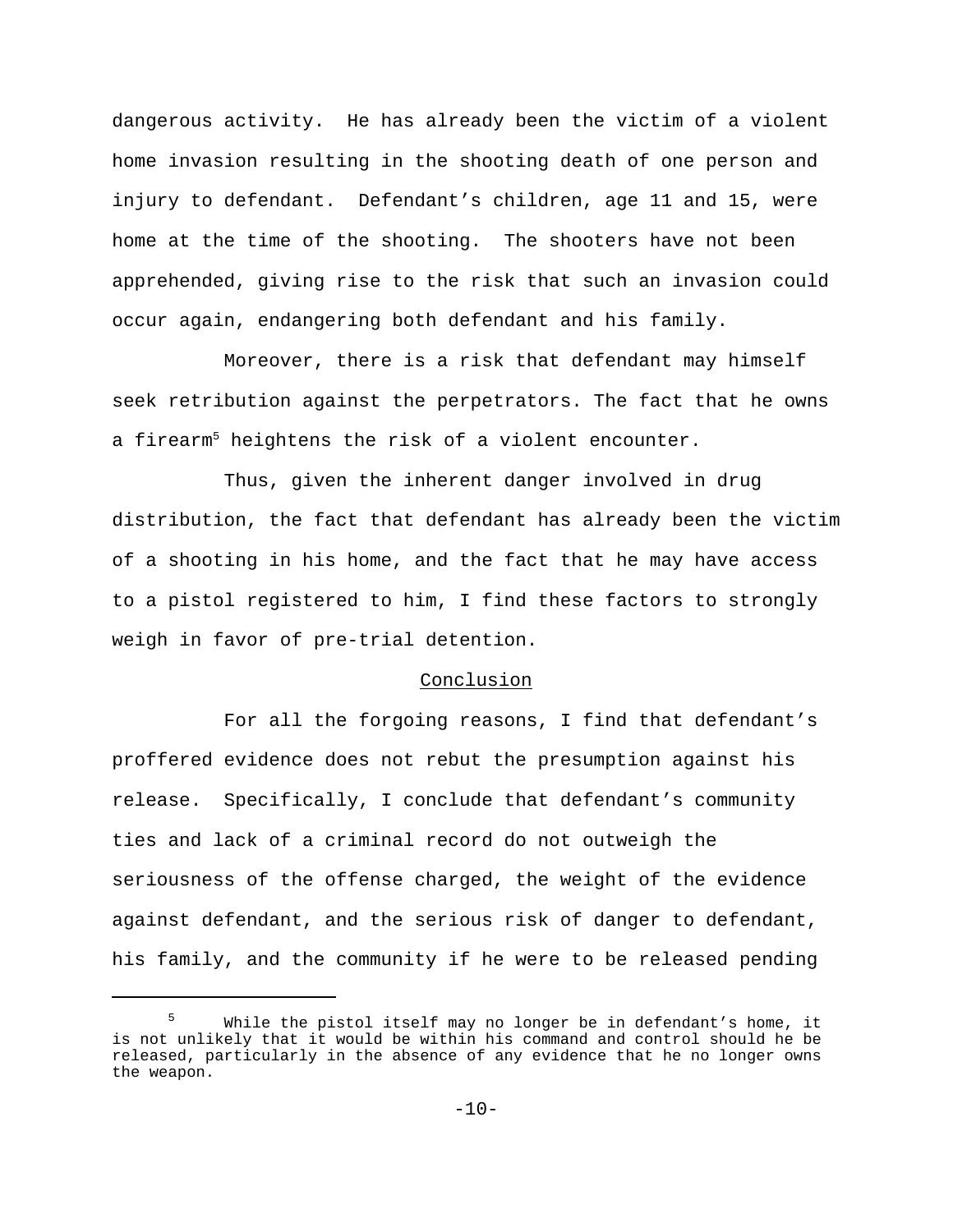trial. Accordingly, I deny defendant's motion for revocation or amendment of the Magistrate Judge's Pretrial Detention Order.